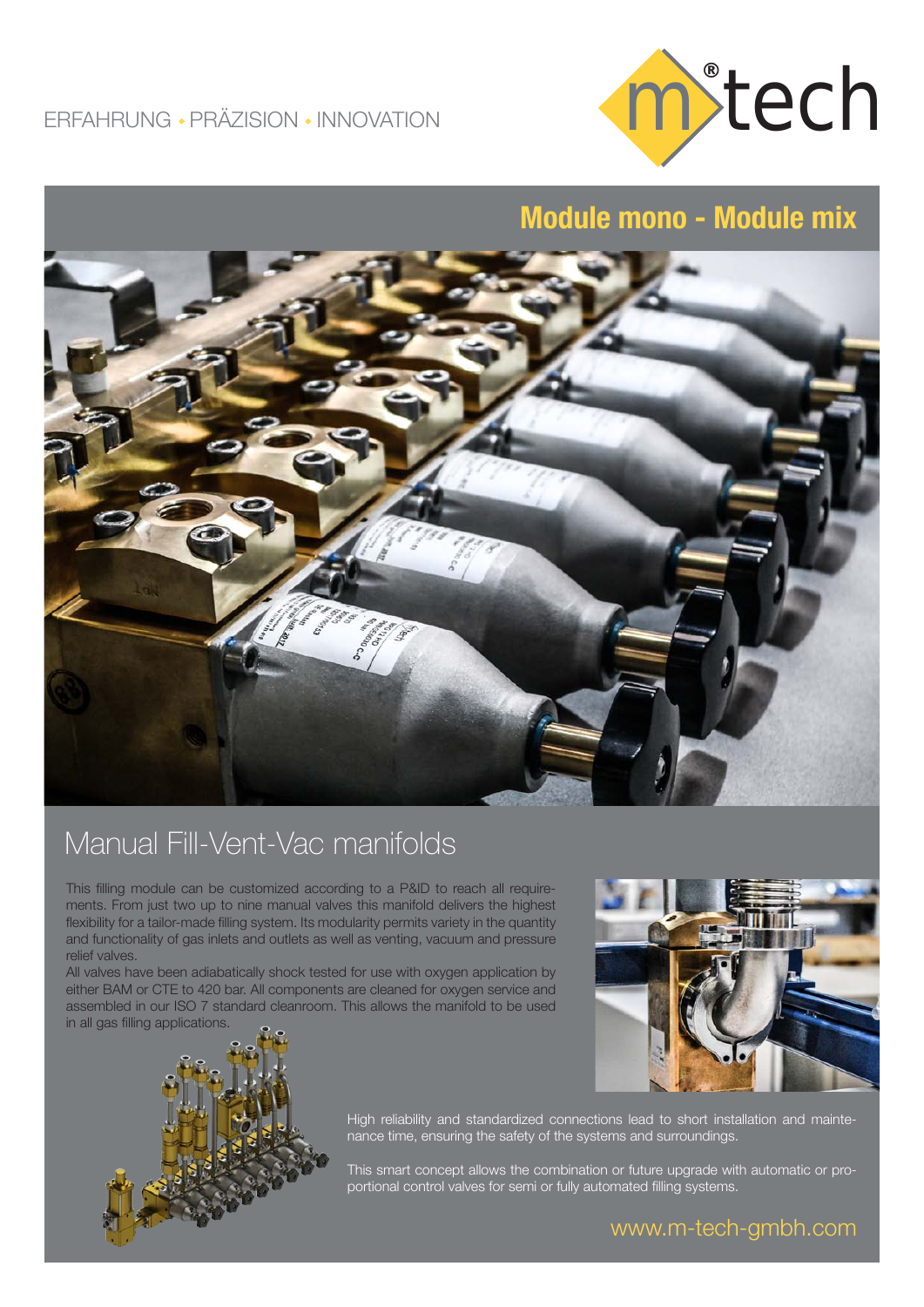

The following P&ID shows the basic configuration and the possible options.



## BASIC MODULE

The basic module contains:

- 1 module row
- 2 manual valves MPG 12 HD<sup>1</sup> for gas-inlet and venting
- 1 blind port for further extension
- Customized connection flanges to piping or fittings
- Two or more stainless steel brackets for wall mounting





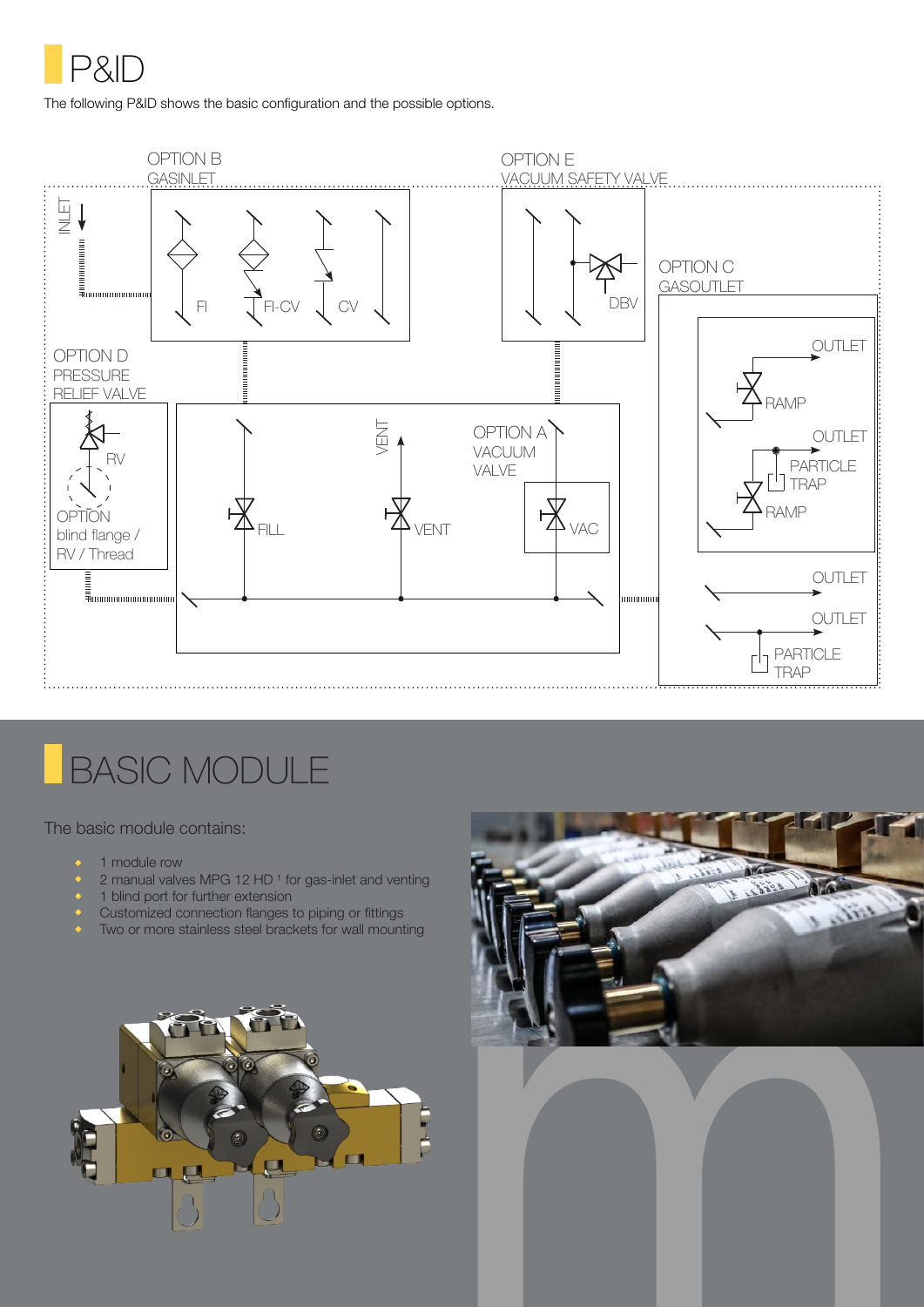

#### Option A – Vacuum shut-off valve

- Manual valve for vacuum line type MPG 12 HD<sup>1</sup>
- Connection flange (threaded or prepared for welding)
- **Blind flange**

### Option B – Gas inlet

It is possible to equip the valve manifold with up to  $7<sup>2</sup>$  gas inlets for multi gas fillings.

- Connection flange (threaded or prepared for welding)
- Filter MPG 12 FI<sup>1</sup>
- Filter-Check valve MPG 12 FI-CV<sup>1</sup>
- Check valve MPG 12 CV<sup>1</sup>

All connections to external piping or components can be customized.





### Option C – Gas outlet

It is possible to equip the valve manifold with up to 7 <sup>2</sup> gas outlets to manage different filling points.

- Connection flange (threaded or prepared for welding)
- Particle trap 1 to protect the system from dirt and other particles
- Manual valve type MPG 12 HD<sup>1</sup> to shut off filling lines
- Combination of manual valve MPG 12 HD<sup>1</sup> and particle trap<sup>1</sup>

All connections to external piping or components can be customized.

### Option D – Pressure relief valve

It is possible to equip the valve manifold with one relief valve to protect the system against overpressure.

- Connection flange (threaded or prepared for welding)
- MPG12RV<sup>1</sup> with set pressure according to customer's request

The Relief valve MPG12RV<sup>1</sup> outlet is a connection flange which can be customized.





#### Option E – Vacuum safety valve

It is possible to equip the valve manifold with one vacuum safety valve to protect the vacuum pump against positive pressure in the suction line.

- Connection flange (threaded or prepared for welding)
- DBV 20<sup>1</sup> safety valve to avoid overpressure in the vacuum line
- $\bullet$  DBV 20<sup>1</sup> safety valve delivered loose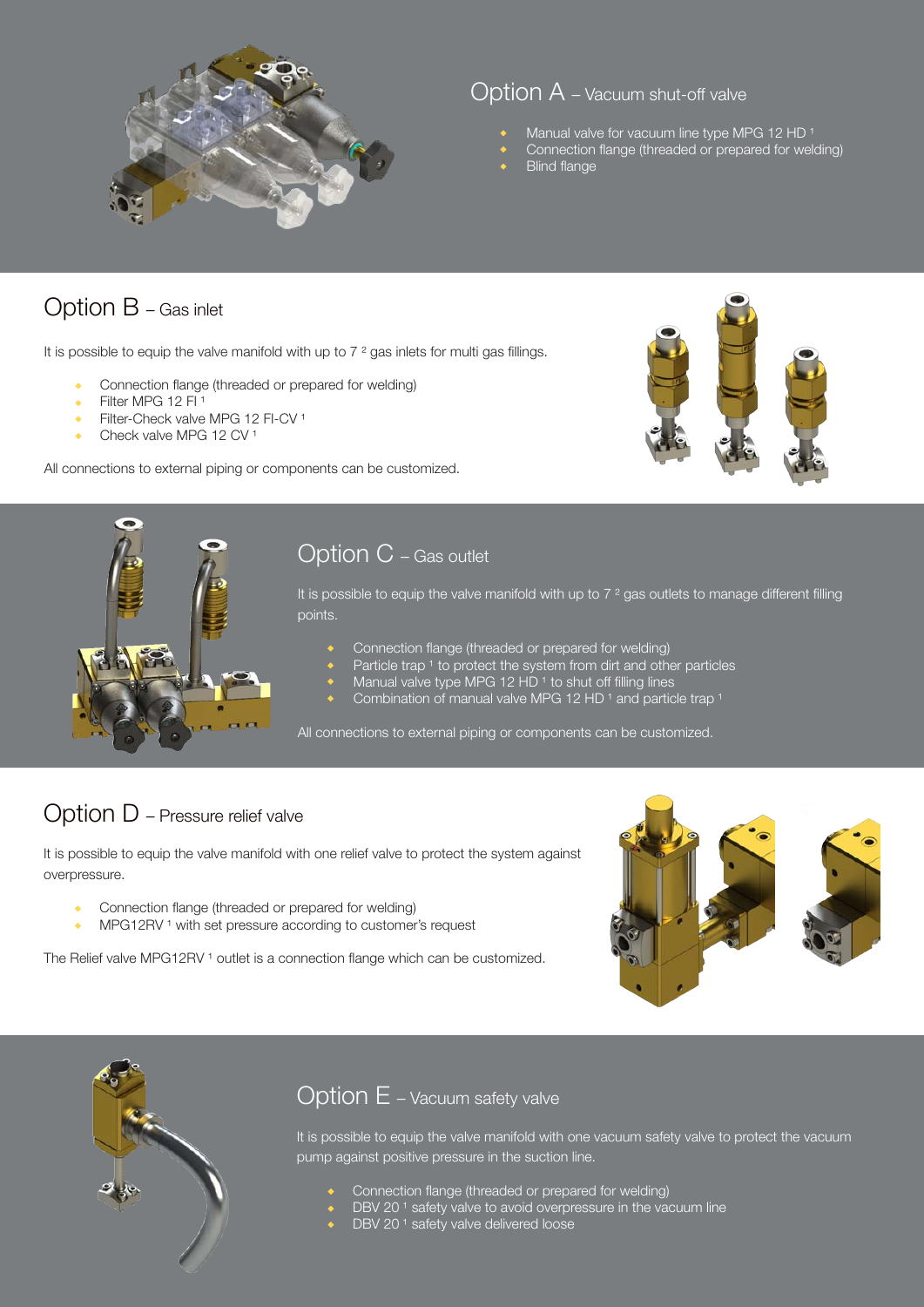### Further options – other equipment

m-tech offers a large variety of equipment that the standardized filling system can be equipped with.

- Pressure gauges <sup>1</sup> Ø63 and Ø100 PN420bar
- Pressure transmitter type PTG 1
- Breakable couplings<sup>1</sup> to connect to external pipework

#### <sup>1</sup> see individual datasheet for further details.

<sup>2</sup> the maximum amount of inlets and outlets is limited. The sum of inlets, outlets, vacuum line and venting valve cannot exceed nine. For further extensions, the manifold can be equipped with blind flanges as well (recommended for future expansion)

## **Dimensions**



This filling module can be customized according to a P&ID to reach all requirements. From just two up to nine manual valves this manifold delivers the highest flexibility for a tailor-made filling system. Its modularity permits variety in the quantity and functionality of gas inlets and outlets as well as venting, vacuum and pressure relief valves.

All valves have been adiabatically shock tested for use with oxygen application by either BAM or CTE to 420 bar. All components are cleaned for oxygen service and assembled in our ISO 7 standard cleanroom. This allows the manifold to be used in all gas filling applications.

| <b>Width</b> | Basic module<br>$(2$ valves + blind port) | <b>Additional width</b><br>per value | Relief valve | Maximum configuration<br>(as shown above) |
|--------------|-------------------------------------------|--------------------------------------|--------------|-------------------------------------------|
|              | 34C                                       | +80                                  | 79           | 999                                       |

Example: Module with 2 inlets, vacuum line, venting valve and 3 outlets:

340mm+4\*80mm=680mm

Example: Module with 3 inlets, vacuum line, venting valve, pressure relief valve and 1 outlet:

340mm+3\*80mm+179=759mm

The height B is adjustable and free of choice. Final dimensions will be fixed based on the chosen configuration.

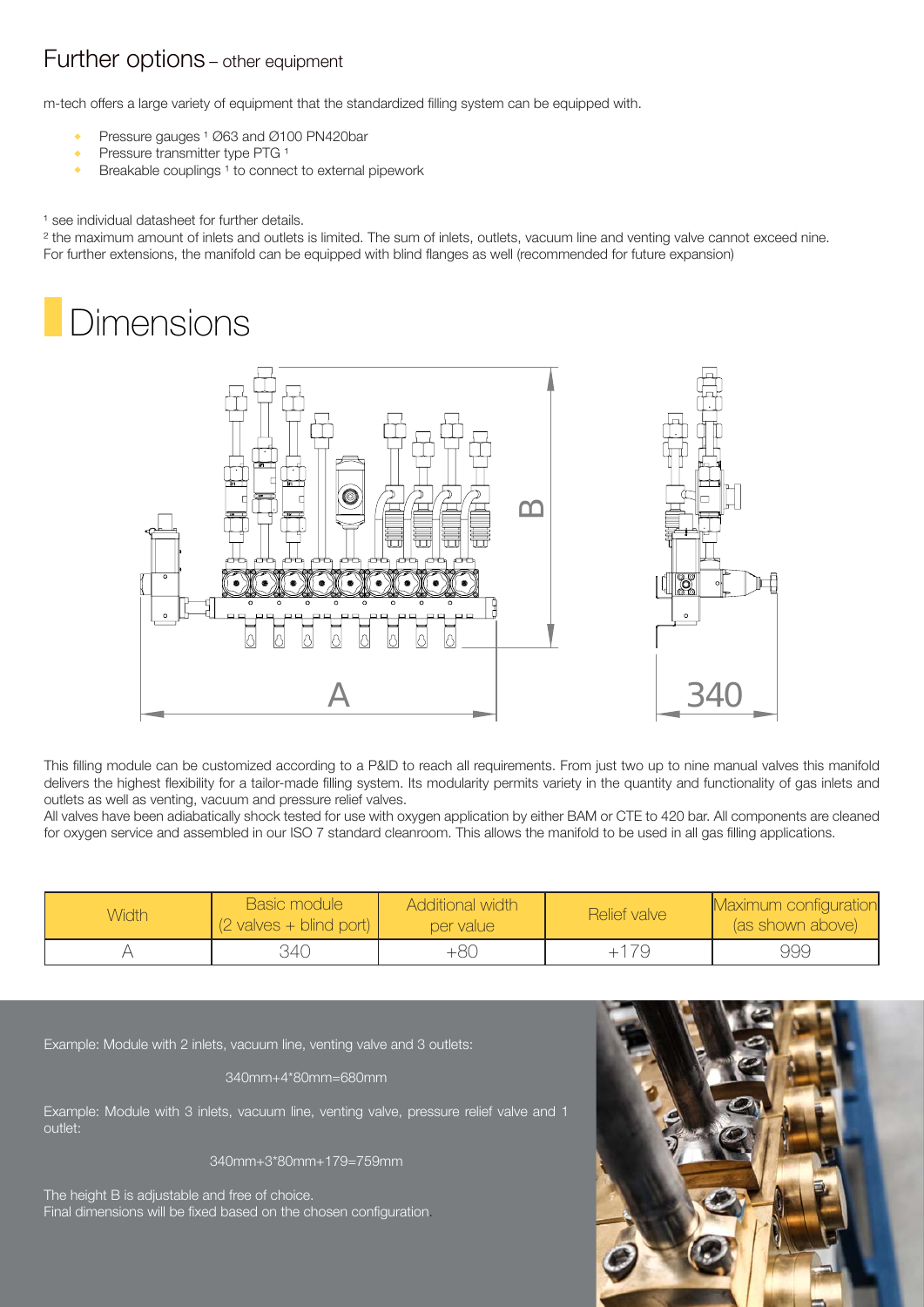# Technical data

| Pressure range      | PN 420bar                                                                                                |
|---------------------|----------------------------------------------------------------------------------------------------------|
| Process connections | Socket welding, butt welding or threaded connections<br>Others on request                                |
| <b>Material</b>     | Piping: Stainless steel (monel on request)<br>Valves: Brass and Monel (stainless steel on request)       |
| Nominal diameter    | All pipes $\frac{1}{2}$ " stainless $\varnothing$ 21,34 x 3,73 – others on request<br>schedule 80 or 160 |
| <b>Medium</b>       | O2 (industrial, medical)/ Inert gases / CO2 / flammable<br>gases / others on request                     |

# How to order

Please mark up the generic P&ID on page 2 according your request and send it to info@m-tech-gmbh.com to get a tailored proposal. You can provide information on the general configuration as shown below as well.





| Vacuum valve<br>(Option A)<br>Yes / No<br>Number and type of inlet<br>connection<br>$e.g.: 3 \times IV$<br>(Option B)<br>Number and type of outlet<br>connection<br>$e.g.: 2 \times I$<br>(Option C)<br>Pressure relief valve MP-<br>G12RV<br>Yes / No<br>(Option D)<br>valve<br>Vacuum<br>safety<br>DBV20<br>None $/$   $/$    $/$    <br>(Option E)<br>Other equipment<br>(further options)<br>Please specify |  |
|-----------------------------------------------------------------------------------------------------------------------------------------------------------------------------------------------------------------------------------------------------------------------------------------------------------------------------------------------------------------------------------------------------------------|--|
|                                                                                                                                                                                                                                                                                                                                                                                                                 |  |
|                                                                                                                                                                                                                                                                                                                                                                                                                 |  |
|                                                                                                                                                                                                                                                                                                                                                                                                                 |  |
|                                                                                                                                                                                                                                                                                                                                                                                                                 |  |
|                                                                                                                                                                                                                                                                                                                                                                                                                 |  |
|                                                                                                                                                                                                                                                                                                                                                                                                                 |  |
|                                                                                                                                                                                                                                                                                                                                                                                                                 |  |